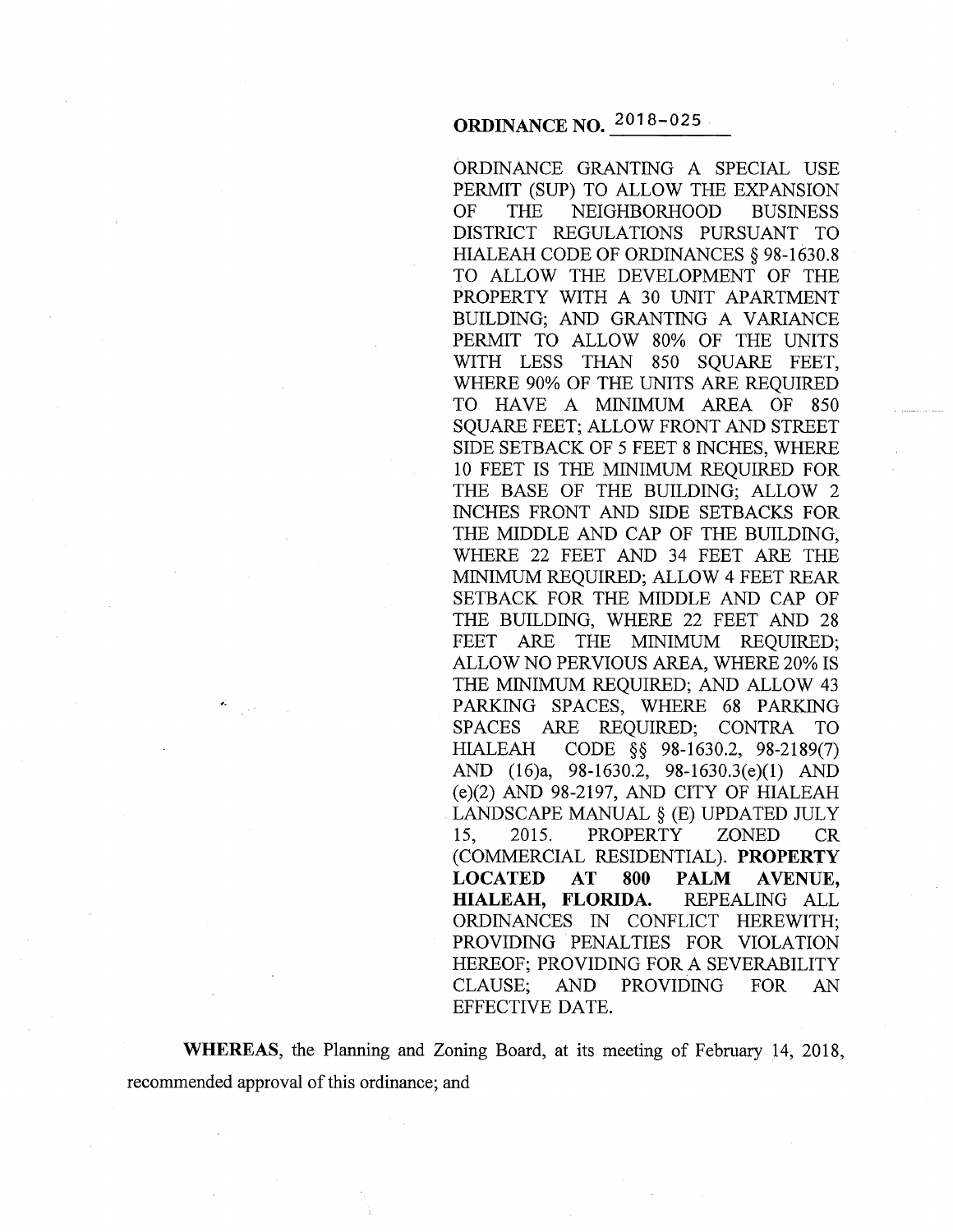# Ordinance No.201 8-025 Page2

**WHEREAS,** the applicant has proffered a Declaration of Restrictions to which the City accepts that provides, among other things, that the use of the Property shall be developed within certain time frames.

NOW, THEREFORE, BE IT ORDAINED BY THE MAYOR AND THE CITY COUNCIL OF THE CITY OF HIALEAH, FLORIDA, THAT:

**Section 1:** The below-described property is hereby granted a special use permit (SUP) pursuant to Hialeah code of ordinances § 98-1630.8 to allow the expansion of the Neighborhood District Overlay regulations.

**Section 2:** The below-described property is hereby granted a variance to allow 80% of the units to have less than 850 square feet, where 90% of the units are required to have a minimum area of 850 square feet, contra to Hialeah Code of ordinances § 98-1630.2 that provides: "Building uses. Retail and professional uses shall be allowed only on the ground level of any building in mixed-use buildings. Office uses shall be allowed on all levels. Residential uses shall be allowed above the ground level only. Each residential unit shall have minimum of 850 square feet, except that ten percent of residential units may have a minimum of 600 feet for studios or one bedroom units."; allow front and street side setback of 5 feet 8 inches, where 10 feet is the minimum required for the base of the building, contra to  $\S$  98-1630.3(e)(1) that provides in relevant part: "Setback requirements. The minimum setbacks shall be as follows: (1) Front setback and street side setback. For the pedestal or base of a building, a minimum setback of ten feet, built-to-line, or as provided in the urban design plan. The pedestal setback area at street level shall not be landscaped or fenced but will be treated in harmony with the sidewalk."; allow 2 inches front and side setbacks for the middle and cap of the building, where 22 feet and 34 feet are the minimum required, contra to  $\S$  98-1630.3(e)(1) that provides in relevant part: "Setback requirements. For the tower or middle of a building, a minimum setback of 22 feet. For the cap or penthouse of a building, a minimum setback of 34 feet."; allow 4 feet rear setback for the middle and cap of the building, where 22 feet and 28 feet are the minimum required, contra to Hialeah Code of ordinances § 98-1630.3 (e)(2) that provides" "Setback requirements. The minimum setbacks shall be as follows: For the tower or middle of a building, a minimum setback of 22 feet. For the cap or penthouse of a building, a minimum setback of 28 feet."; allow no pervious area, where 20% is required, contra to § 98-2197 that provides in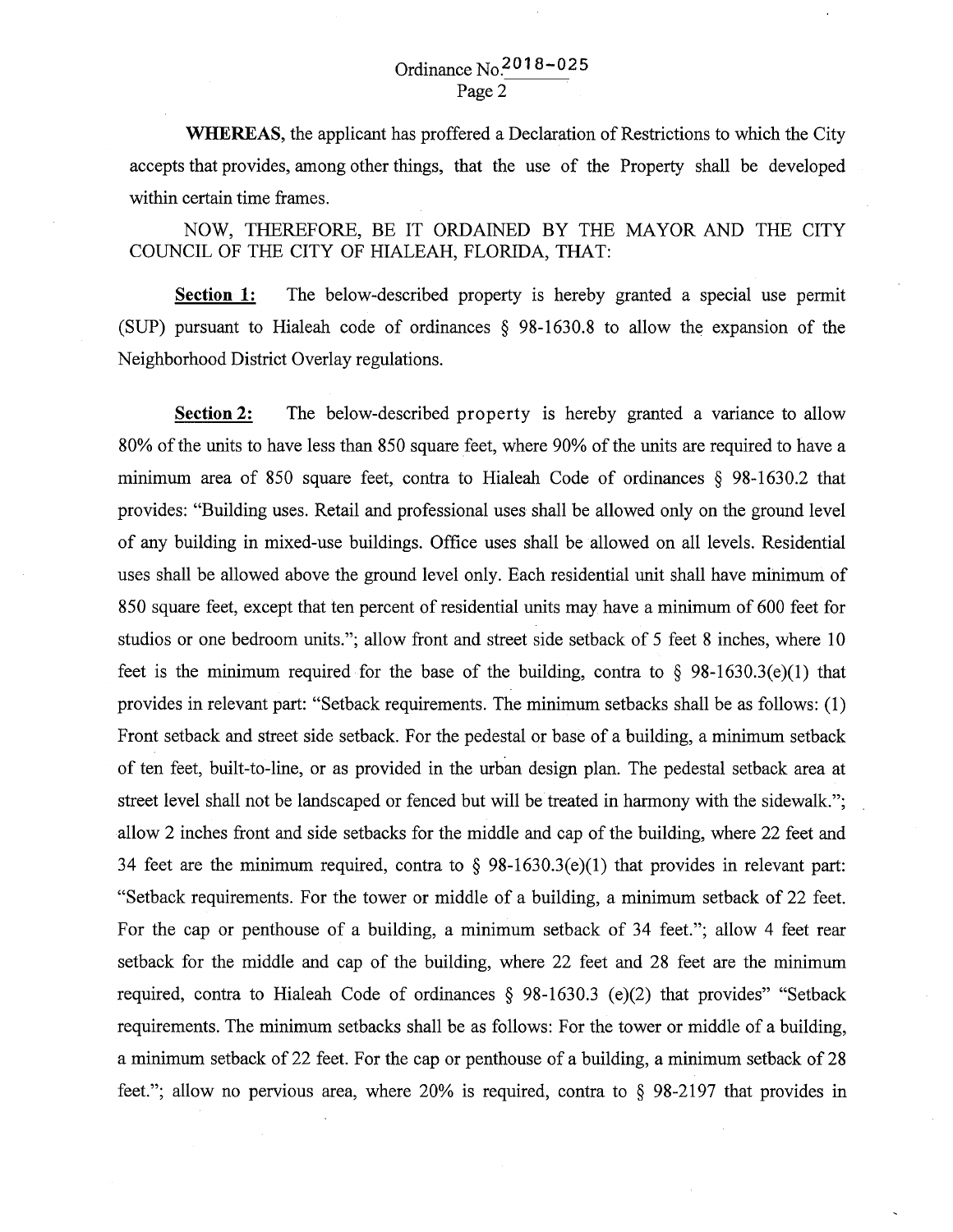## Ordinance No. 2018-025 Page 3

relevant part: "Landscaping. (a) Off-street parking areas shall be landscaped according to the latest edition of the Miami-Dade County Landscape Manual for off-street parking and other vehicular use areas, as modified and supplemented by the city landscape manual..."; The city landscape manual provides in  $\S$  (E) as follows: "Tree and lawn requirements by zoning classification Table A CR minimum pervious area 20%."; "and allow 43 parking spaces, where 68 parking spaces are required, contra to Hialeah Code of ordinances § 98-2189(16)a that provides: "NBD neighborhood business district. a. Residential uses. Parking for residential uses shall be two parking spaces for one or two bedrooms and one-half parking spaces for each additional bedroom. An additional one-quarter parking space for each dwelling unit shall be provided for guest parking. The guest parking requirement may be satisfied, in whole or in part, by the operation of valet parking services for residential guests, approved by the city."; and Hialeah Code of Ordinances § 98-2189(7) that provides: "Commercial uses, not found elsewhere in this section. One parking space for each 200 square feet of gross floor area of the floor with the greatest floor area within the building, and one parking space for each 500 square feet of the remaining floor area. Parking spaces under the building shall not be considered in the calculation of floor areas." Property located at **800 Palm Avenue,** Hialeah, Florida, zoned CR (Commercial Residential District), and legally described as follows:

> Lots 13 and 14, Block 37, TOWN OF HIALEAH, according to the Plat thereof recorded in Plat Book 5, Page 77, of the Public Records of Miami-Dade County, Florida.

### **Section 3: Repeal of Ordinances in Conflict.**

All ordinances or parts of ordinances in conflict herewith are hereby repealed to the extent of such conflict.

#### **Section 4: Penalties.**

Every person violating any provision of the Code or any ordinance, rule or regulation adopted or issued in pursuance thereof shall be assessed a civil penalty not to exceed \$500.00 within the discretion of the court or administrative tribunal having jurisdiction. Each act of violation and each day upon which any such violation shall occur shall constitute a separate offense. In addition to the penalty prescribed above, the city may pursue other remedies such as abatement of nuisance, injunctive relief, administrative adjudication and revocation of licenses or permits.